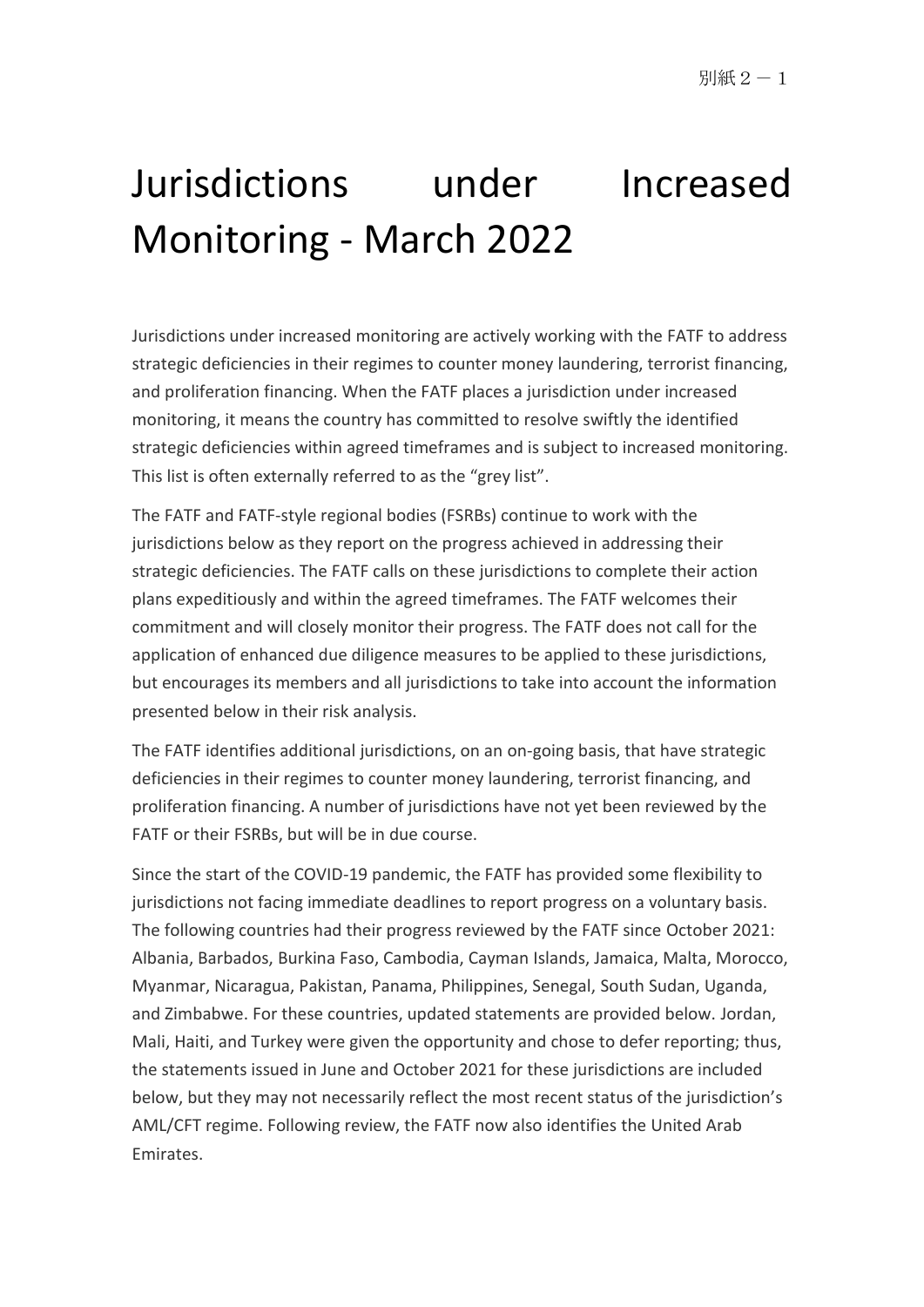The FATF welcomes the progress made by these countries in combating money laundering and terrorist financing, despite the challenges posed by COVID-19.

| Jurisdictions with strategic deficiencies | Jurisdiction no longer subject to<br>increased monitoring |
|-------------------------------------------|-----------------------------------------------------------|
| <b>Albania</b>                            | Zimbabwe                                                  |
| <b>Barbados</b>                           |                                                           |
| <b>Burkina Faso</b>                       |                                                           |
| Cambodia                                  |                                                           |
| Cayman Islands                            |                                                           |
| <b>Haiti</b>                              |                                                           |
| Jamaica                                   |                                                           |
| Jordan                                    |                                                           |
| Mali                                      |                                                           |
| <b>Malta</b>                              |                                                           |
| Morocco                                   |                                                           |
| <b>Myanmar</b>                            |                                                           |
| <b>Nicaragua</b>                          |                                                           |
| Pakistan                                  |                                                           |
| Panama                                    |                                                           |
| <b>Philippines</b>                        |                                                           |
| Senegal                                   |                                                           |
| <b>South Sudan</b>                        |                                                           |
| <b>Syria</b>                              |                                                           |
| <b>Turkey</b>                             |                                                           |
| <b>Uganda</b>                             |                                                           |
| <b>United Arab Emirates</b>               |                                                           |
| Yemen                                     |                                                           |
|                                           |                                                           |

## Albania

Since February 2020, when Albania made a high-level political commitment to work with the FATF and MONEYVAL to strengthen the effectiveness of its AML/CFT regime, Albania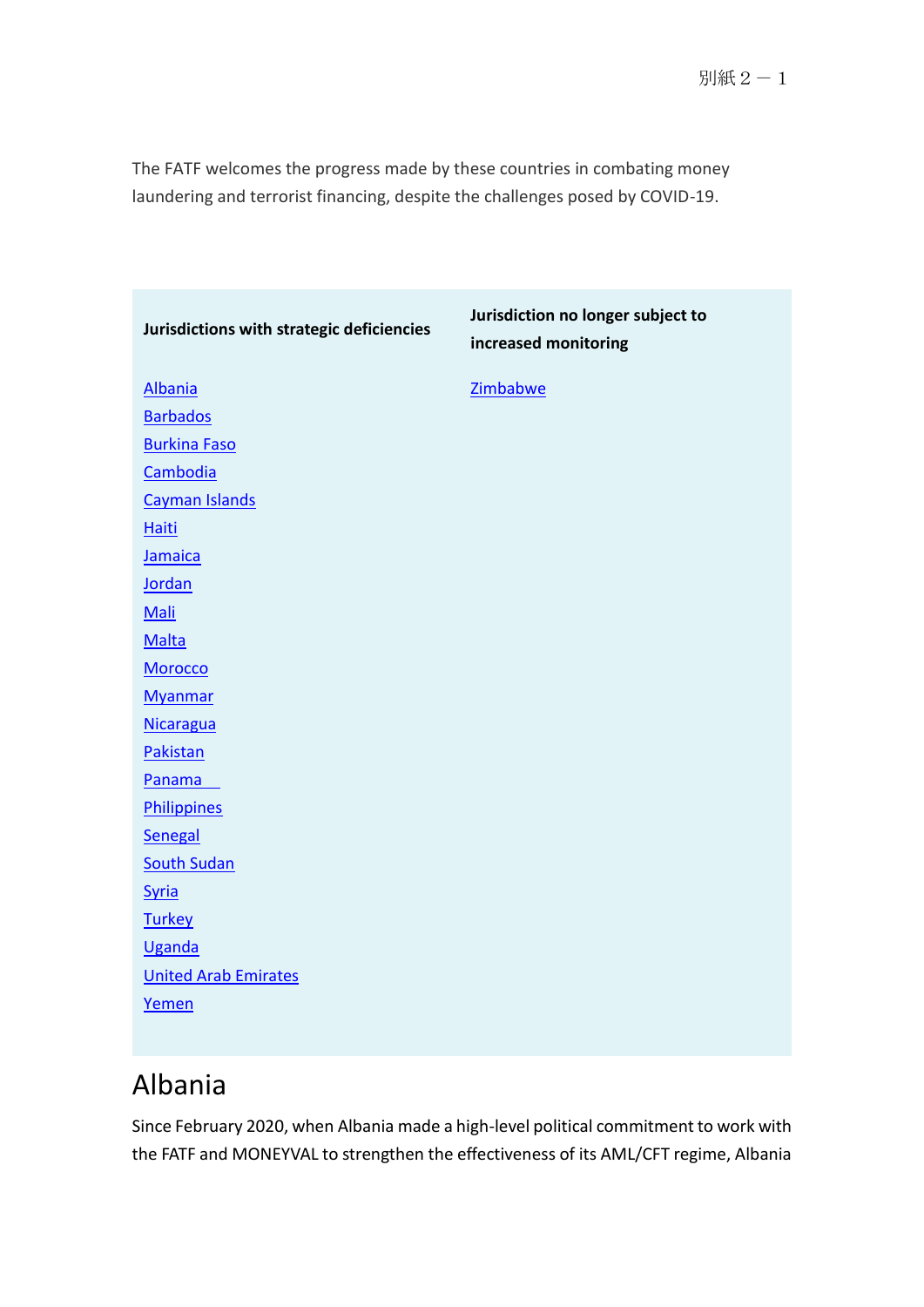has taken steps towards improving its AML/CFT regime, including by finalising the registration of real estate property and completing a long-term project to reduce the informal economy.

Albania should continue to work on implementing its action plan to address its strategic deficiencies, including by: (1) establishing more effective mechanisms to prevent criminals from owning or controlling DNFBPs, including by implementing new laws on the regulation of real estate intermediaries and notaries; (2) ensuring that there are effective mechanisms for timely access by authorities to company beneficial ownership information, as well as appropriate penalties for non-compliance or the provision of false information, including by implementing new laws to increase the population of the beneficial owners registry and raise the level of administrative sanctions; (3) increasing the number of prosecutions for ML, especially in cases involving foreign predicate offences; and (4) demonstrating seizures and confiscations of assets linked to third-party and professional money launderers.

The FATF encourages Albania to continue to implement its action plan to address the above-mentioned strategic deficiencies as soon as possible as all deadlines have now expired.

### Barbados

Since February 2020, when Barbados made a high-level political commitment to work with the FATF and CFATF to strengthen the effectiveness of its AML/CFT regime, Barbados has taken steps towards improving its AML/CFT regime, including by improving its understanding of vulnerabilities related to legal persons and legal arrangements. Barbados should continue to work on implementing its action plan to address its strategic deficiencies, including by: (1) demonstrating an effective application of riskbased supervision of DNFBPs (except CTSPs); (2) taking appropriate measures to prevent legal persons and arrangements from being misused for criminal purposes, and ensuring that accurate and up-to-date basic and beneficial ownership information is available on a timely basis; (3) ensure its FIU's financial intelligence products further assist law enforcement authorities in investigating ML or TF; (4) demonstrating that ML investigations and prosecutions are in line with the country's risk profile and result in sanctions, when appropriate, and provide statistics or case studies demonstrating a reduction of any backlog of cases; (5) further pursuing confiscation in ML cases, including by seeking assistance from foreign counterparts.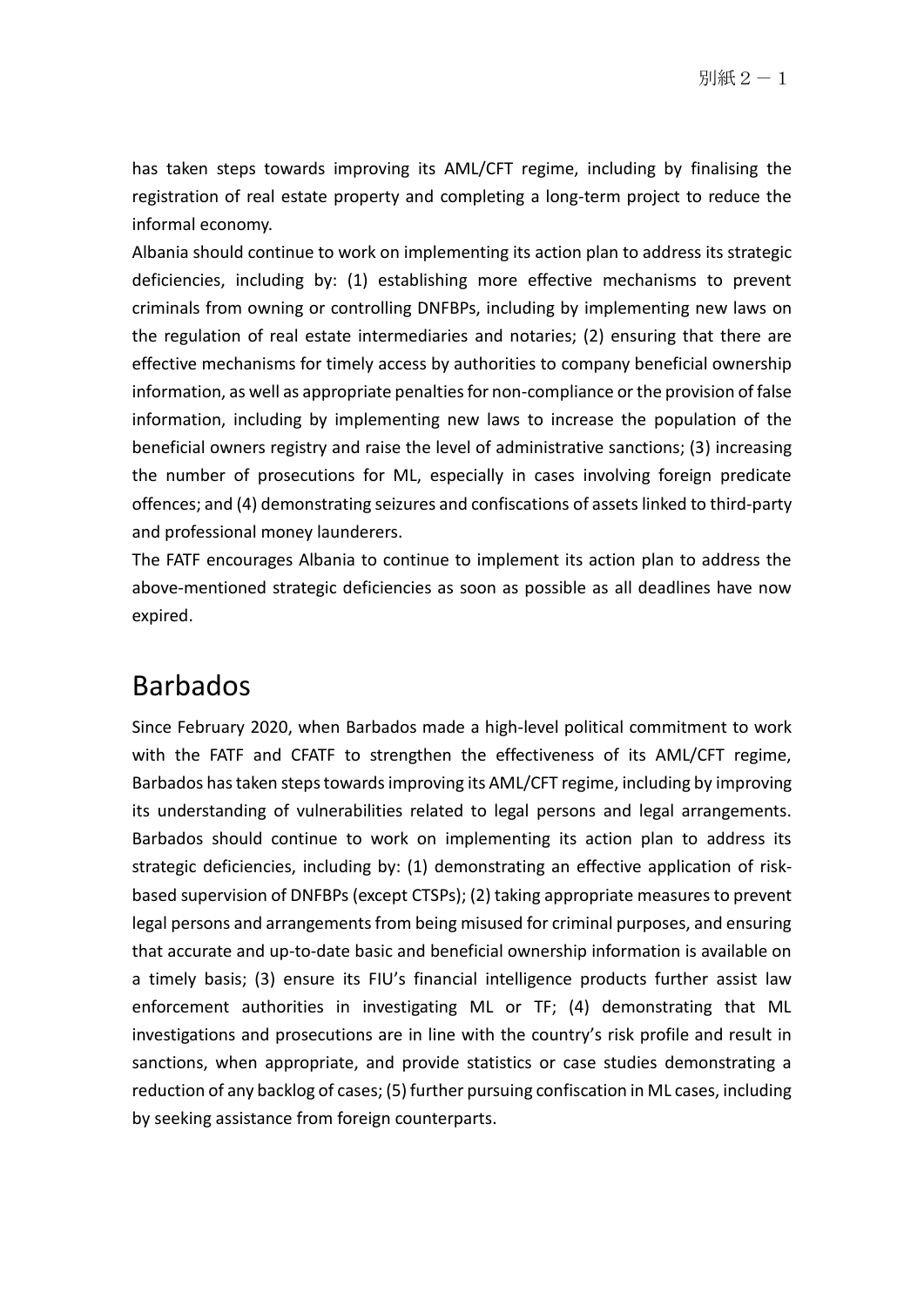#### Burkina Faso

Since February 2021, when Burkina Faso made a high-level political commitment to work with the FATF and GIABA to strengthen the effectiveness of its AML/CFT regime, Burkina Faso has taken steps towards improving its AML/CFT regime, including by adopting and implementing follow-up mechanisms for monitoring actions in the national strategy. Burkina Faso will work to implement its action plan, including by: (1) updating its understanding of ML/TF risks, including through the revision of the national risk assessment in line with the sectoral priorities identified in its national strategy; (2) seeking mutual legal assistance (MLA) and other forms of international cooperation in line with its risk profile; (3) strengthening of resource capacities of all AML/CFT supervisory authorities and implementing risk based supervision of FIs and DNFBPs; (4) maintaining comprehensive and updated basic and beneficial ownership information and strengthening the system of sanctions for violations of transparency obligations; (5) increasing the diversity of STR reporting; (6) enhancing the FIU's human resources through additional , hiring, training and budget; (7) conduct training for LEAs, prosecutors and other relevant authorities; (8) demonstrating that authorities are pursuing confiscation as a policy objective; (9) enhancing capacity and support for LEAs and prosecutorial authorities involved in combatting TF, in line with the TF National Strategy; and (10) implementing an effective targeted financial sanctions regime related to terrorist financing and proliferation financing as well as risk-based monitoring and supervision of NPOs.

#### Cambodia

In February 2019, Cambodia made a high-level political commitment to work with the FATF and APG to strengthen the effectiveness of its AML/CFT regime and address any related technical deficiencies. Cambodia should take urgent action to fully address remaining measures in its action plan as all timelines have already expired. Cambodia should therefore continue to work on implementing its action plan to address its strategic deficiencies, including by: (1) enhancing disseminations of financial intelligence to law enforcement authorities in connection with high-risk crimes; (2) demonstrating an increase in ML investigations and prosecutions in line with risk; (3) demonstrating an increase in the freezing and confiscation of criminal proceeds, instrumentalities, and property of equivalent value; (4) demonstrate that implementation of TFS related to PF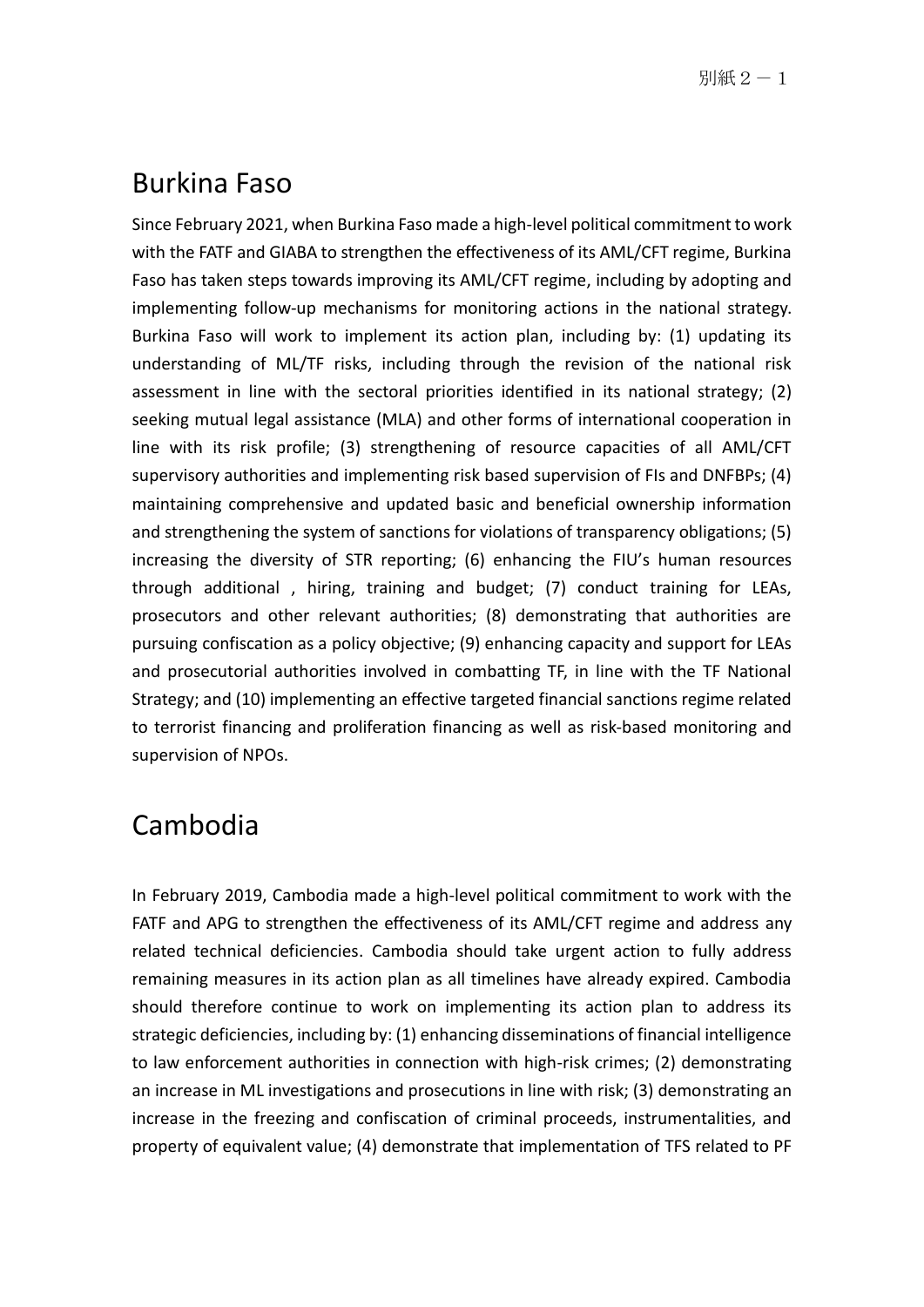is occurring by providing training to strengthen the skills of competent authorities to implement PF TFS, and enhance the understanding of sanctions evasion.

The FATF again expresses significant concern that Cambodia failed to complete its action plan, which fully expired in January 2021. The FATF strongly urges Cambodia to swiftly demonstrate significant progress in completing its action plan by June 2022 or the FATF will consider next steps, which could include calling on its members and urging all jurisdictions to apply enhanced due diligence to business relations and transactions with Cambodia.

#### The Cayman Islands

In February 2021, the Cayman Islands made a high-level political commitment to work with the FATF and CFATF to strengthen the effectiveness of its AML/CFT regime. The Cayman Islands should continue to work on implementing its action plan to address its strategic deficiencies, including by: (1) imposing adequate and effective sanctions in cases where relevant parties (including legal persons) do not file accurate, adequate and up-to-date beneficial ownership information in line with those requirements; and (2) demonstrating that they are prosecuting all types of money laundering cases in line with the jurisdiction's risk profile and that such prosecutions are resulting in the application of dissuasive, effective, and proportionate sanctions.

#### Haiti (Statement from June 2021)

In June 2021, Haiti made a high-level political commitment to work with the FATF and CFATF to strengthen the effectiveness of its AML/CFT regime. Haiti will work to implement its action plan, including by: (1) developing its ML/TF risk assessment process and disseminating the findings; (2) facilitating information sharing with relevant foreign counterparts; (3) addressing the technical deficiencies in its legal and regulatory framework that impede the implementation of AML/CFT preventive measures and implementing risk-based AML/CFT supervision for all financial institutions and DNFBPs deemed to constitute a higher ML/TF risk; (4) ensuring basic and beneficial ownership information are maintained and accessible in a timely manner; (5) ensuring a better use of financial intelligence and other relevant information by competent authorities for combatting ML and TF; (6) addressing the technical deficiencies in its ML offence and demonstrating authorities are identifying, investigating and prosecuting ML cases in a manner consistent with Haiti's risk profile; (7) demonstrating an increase of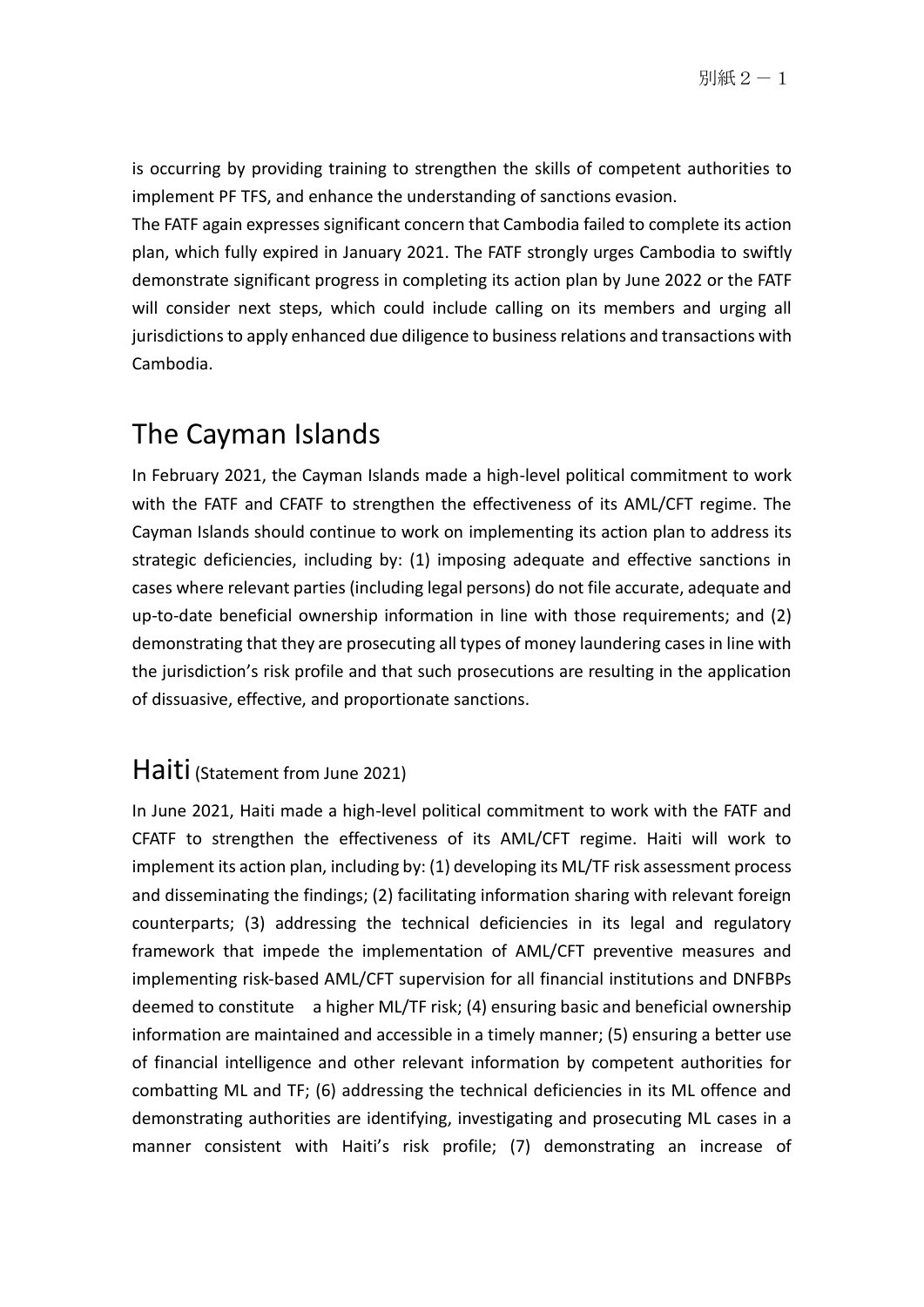identification, tracing and recovery of proceeds of crimes; (8) addressing the technical deficiencies in its TF offence and targeted financial sanctions regime; (9) conducting appropriate risk-based monitoring of NPOs vulnerable to TF abuse without disrupting or discouraging legitimate NPO activities.

#### Jamaica

Since February 2020, when Jamaica made a high-level political commitment to work with the FATF and CFATF to strengthen the effectiveness of its AML/CFT regime, Jamaica has taken steps towards improving its AML/CFT regime, including by implementing on-going risk based supervision of DNFBPs and wider reforms increasing the use of financial intelligence in ML investigations and charges. Jamaica should continue to work on implementing its action plan to address its strategic deficiencies, including by: (1) including all FIs and DNFBPs in the AML/CFT regime and ensuring adequate, risk-based supervision in all sectors; (2) taking appropriate measures to prevent legal persons and arrangements from being misused for criminal purposes, and ensuring that accurate and up-to-date basic and beneficial ownership information is available on a timely basis to competent authorities; (3) taking proper measures to increase ML investigations and prosecutions, in line with the country's risk profile; and (4) implementing a risk-based approach for supervision of the NPO sector to prevent abuse for TF purposes.

The FATF encourages Jamaica to continue to implement its action plan to address the above-mentioned strategic deficiencies as soon as possible as all deadlines have now expired.

#### **Jordan** (Statement from October 2021)

In October 2021, Jordan made a high-level political commitment to work with the FATF and MENAFATF to strengthen the effectiveness of its AML/CFT regime. Since the adoption of its MER in November 2019, Jordan has made progress on a number of the MER's recommended actions to improve its system, including by finalising their National Risk Assessment (NRA). Jordan will work to implement its FATF action plan by: (1) completing and disseminating the ML/TF risk assessments of NPOs, legal persons and virtual assets; (2) improving risk based supervision and applying effective, proportionate, and dissuasive sanctions for noncompliance; (3) conducting training and awareness raising programmes for DNFBPs on their AML/CFT obligations, particularly with regard to filing and submitting STRs; (4) maintaining comprehensive and updated basic and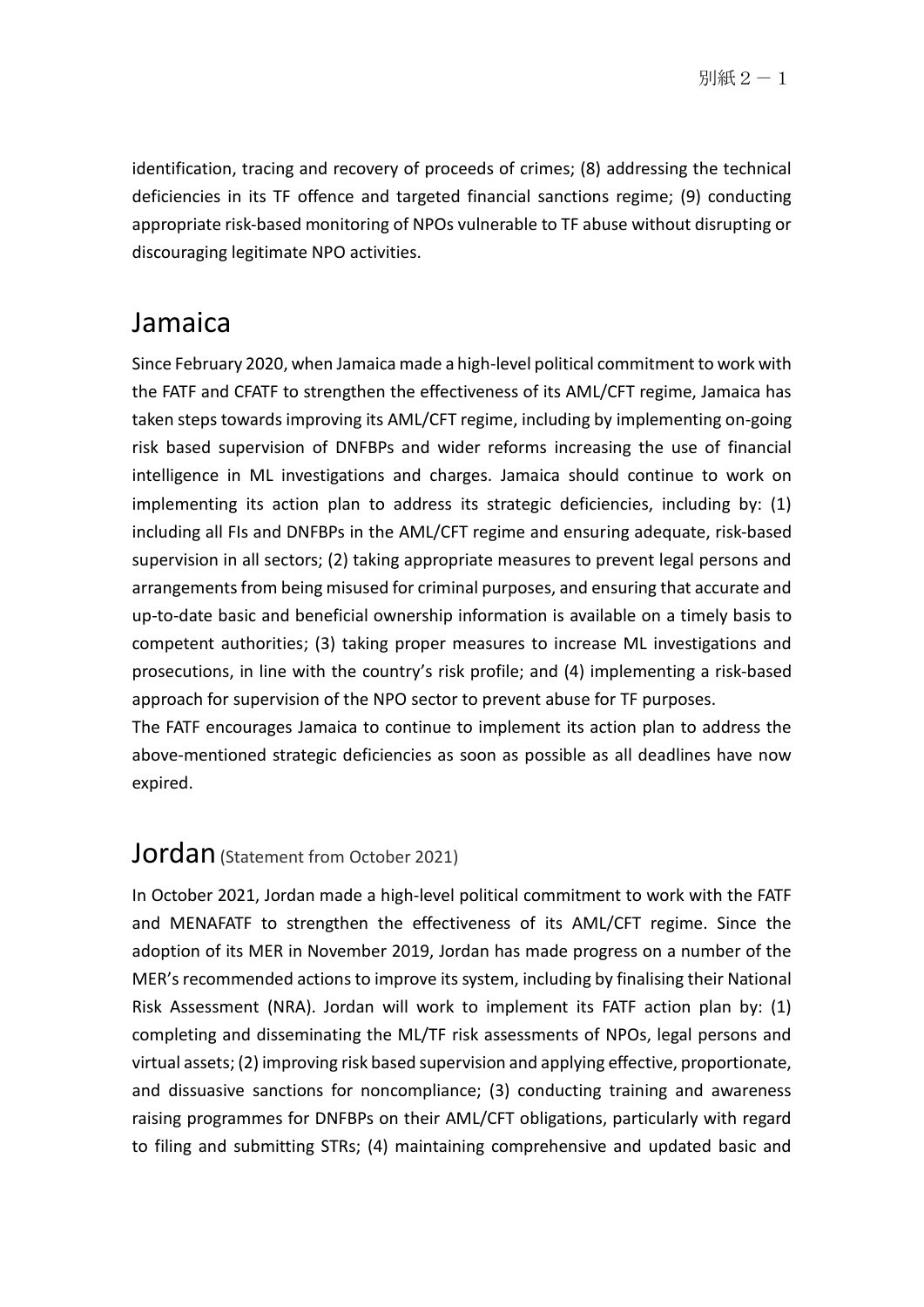別紙 $2-1$ 

beneficial ownership information on legal persons and legal arrangements; (5) pursuing money laundering investigations and prosecutions, including through parallel financial investigations, for predicate offences in line with the risk identified in the NRA; (6) creating a legal obligation for confiscating instrumentalities used or intended to be used in ML crimes; (7) developing and implementing a legal and institutional framework for targeted financial sanctions; and (8) developing and implementing a risk-based approach for supervision of the NPO sector to prevent abuse for TF purposes.

#### Mali (Statement from October 2021)

In October 2021, Mali made a high-level political commitment to work with the FATF and GIABA to strengthen the effectiveness of its AML/CFT regime. Since the adoption of its MER in November 2019, Mali has made progress on a number of the MER's recommended actions to improve its system, including by adopting its National Risk Assessment (NRA). Mali will work to implement its FATF action plan by: (1) disseminating the results of the NRA to all relevant stakeholders including by conducting awareness raising activities with the highest risk sectors; (2) developing and starting to implement a risk based approach for the AML/CFT supervision of all FIs and higher risk DNFBPs and demonstrating effective, proportionate and dissuasive sanctions for noncompliance; (3) conducting a comprehensive assessment of ML/TF risks associated with all types of legal persons; (4) increasing the capacity of the FIU and the LEAs and enhancing their cooperation on the use of financial intelligence; (5) ensuring relevant competent authorities are involved in investigation and prosecution of ML; (6) strengthening the capacities of relevant authorities responsible for investigation and prosecution of TF cases; (7) establishing a legal framework and procedures to implement targeted financial sanctions; and (8) implementing a risk-based approach for supervision of the NPO sector to prevent abuse for TF purposes.

#### Malta

In June 2021, Malta made a high-level political commitment to work with the FATF and MONEYVAL to strengthen the effectiveness of its AML/CFT regime. At its February 2022 Plenary, the FATF made the initial determination that Malta has substantially completed its action plan and warrants an on-site visit to verify that the implementation of Malta's AML/CFT reforms has begun and is being sustained, and that the necessary political commitment remains in place to sustain implementation and improvement in the future.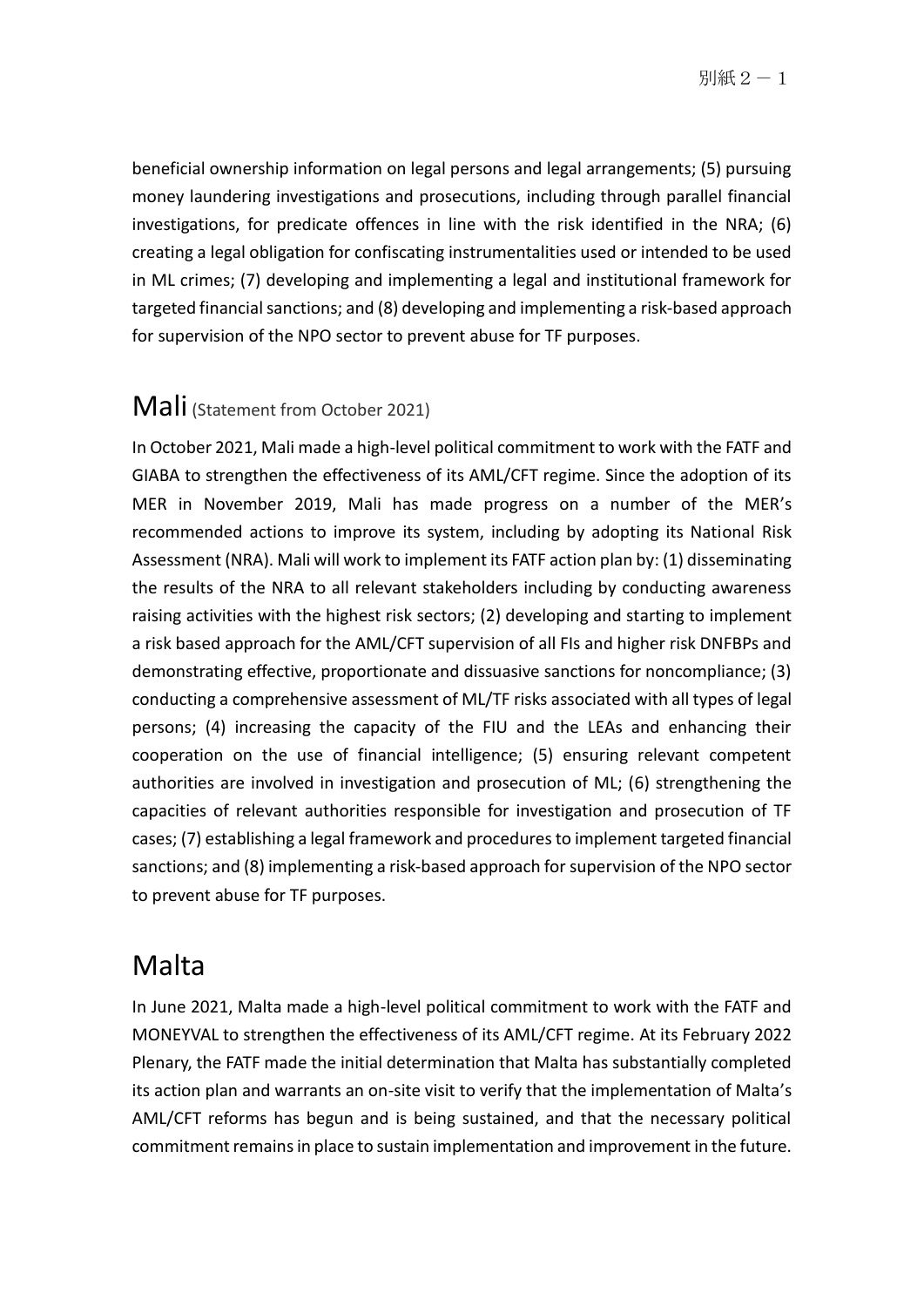別紙 $2-1$ 

Malta has made the following key reforms: (1) continuing to demonstrate that beneficial ownership information is accurate and that, where appropriate, effective, proportionate, and dissuasive sanctions, commensurate with the ML/TF risks, are applied to legal persons if information provided is found to be inaccurate; and ensuring that effective, proportionate, and dissuasive sanctions are applied to gatekeepers when they do not comply with their obligations to obtain accurate and up-to-date beneficial ownership information; (2) enhancing the use of the FIU's financial intelligence to support authorities pursuing criminal tax and related money laundering cases, including by clarifying the roles and responsibilities of the Commissioner for Revenue and the FIU; and (3) increasing the focus of the FIU's analysis on these types of offences, to produce intelligence that helps Maltese law enforcement detect and investigate cases in line with Malta's identified ML risks related to tax evasion. The FATF will continue to monitor the COVID-19 situation and conduct an on-site visit at the earliest possible date.

#### Morocco

In February 2021, Morocco made a high-level political commitment to work with the FATF and MENAFATF to strengthen the effectiveness of its AML/CFT regime. Morocco has taken steps towards improving its AML/CFT regime, including by providing additional training and awareness raising to financial institutions and DNFBPs to detect suspicious cases and to file STRs. Morocco should continue to work to implement its action plan to address its strategic deficiencies, including by: (1) improving risk-based supervision and taking remedial actions and applying effective, proportionate and dissuasive sanctions for non-compliance; (2) ensuring that beneficial ownership information, including information of legal persons and foreign legal arrangements is adequate, accurate and verified; (3) increasing the diversity of suspicious transactions reporting; (4) cooperating and sharing relevant information on ML cases in a timely manner and establish asset seizing and confiscation procedures; and (5) monitoring and effectively supervising the compliance of FIs and DNFBPs with targeted financial sanctions obligations.

#### Myanmar

In February 2020, Myanmar made a high-level political commitment to work with the FATF and APG to strengthen the effectiveness of its AML/CFT regime and address any related technical deficiencies. Myanmar has taken some steps toward improving its AML/CFT regime, specifically training on proliferation financing targeted financial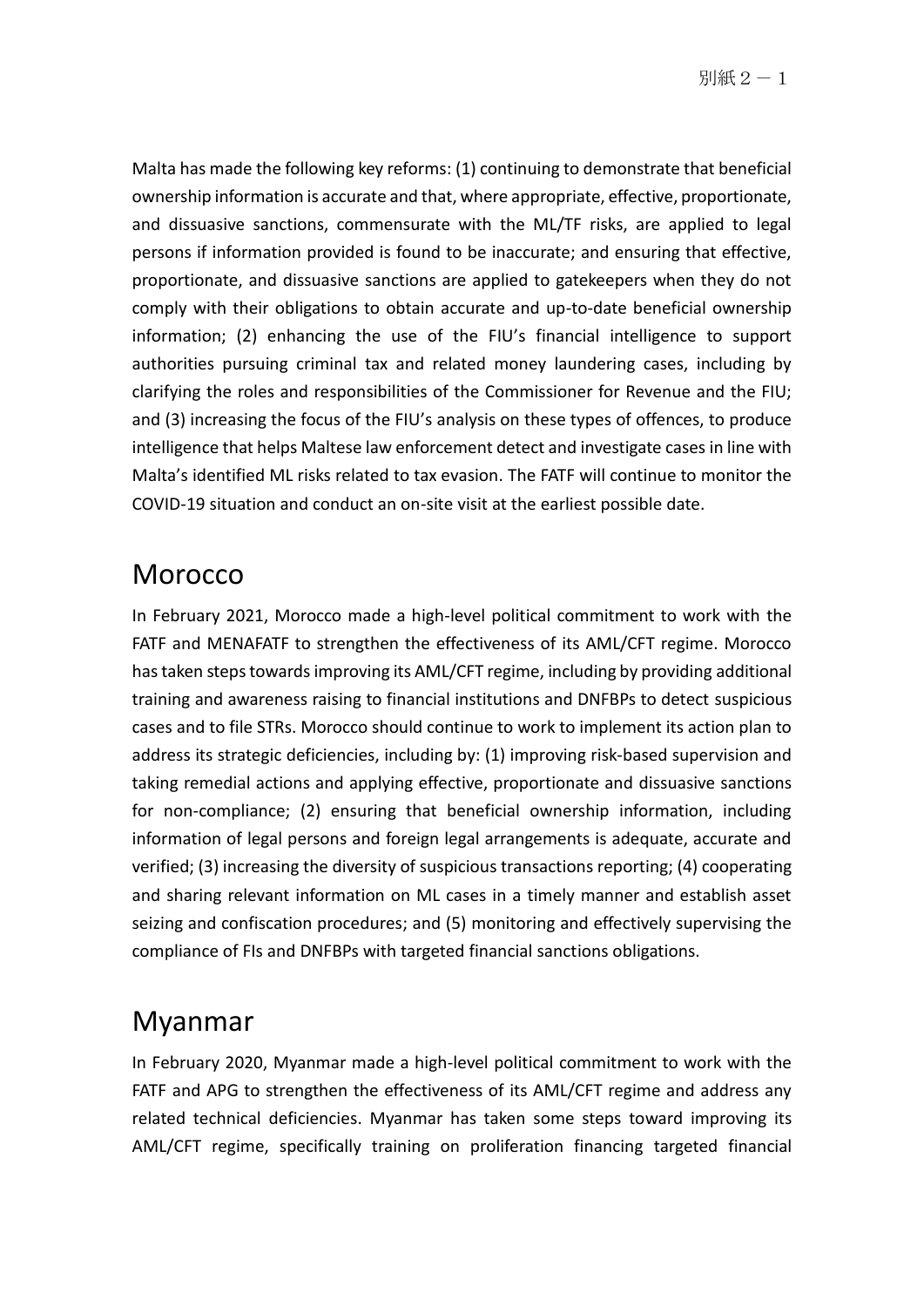別紙 $2-1$ 

sanctions, but the progress has been limited. Myanmar should continue to work on implementing its action plan to address its strategic deficiencies, including by: (1) demonstrating an improved understanding of ML risks in key areas; (2) demonstrating that onsite/offsite inspections are risk-based, and hundi operators are registered and supervised; (3) demonstrating enhanced use of financial intelligence in LEA investigations, and increasing operational analysis and disseminations by the FIU; (4) ensuring that ML is investigated/prosecuted in line with risks; (5) demonstrating investigation of transnational ML cases with international cooperation; (6) demonstrating an increase in the freezing/seizing and confiscation of criminal proceeds, instrumentalities, and/or property of equivalent value; (7) managing seized assets to preserve the value of seized goods until confiscation; and (8) demonstrating implementation of targeted financial sanctions related to PF.

The FATF expresses concern with Myanmar's limited progress with all deadlines having expired, and significant work remaining on the majority of its action plan including fundamental deficiencies that need to be addressed with respect to ML investigations and prosecutions and asset confiscation. The FATF again strongly urges Myanmar to swiftly complete its action plan by June 2022 or the FATF will decide the next steps for advising its members and jurisdictions on the AML/CFT concerns in Myanmar.

#### Nicaragua

In February 2020, Nicaragua made a high-level political commitment to work with the FATF and GAFILAT to strengthen the effectiveness of its AML/CFT regime. Nicaragua has taken steps towards improving its AML/CFT regime, including by putting in place mechanisms to ensure that beneficial ownership information of legal persons and arrangements is maintained and obtained in a timely manner. Nicaragua should continue to work on implementing its action plan to address its remaining strategic deficiencies, including by taking appropriate measures to prevent legal persons and arrangements from being misused for criminal purposes.

The FATF encourages Nicaragua to continue to implement its action plan to address the above-mentioned strategic deficiencies as soon as possible as all deadlines have now expired.

#### Pakistan

Since June 2018, when Pakistan made a high-level political commitment to work with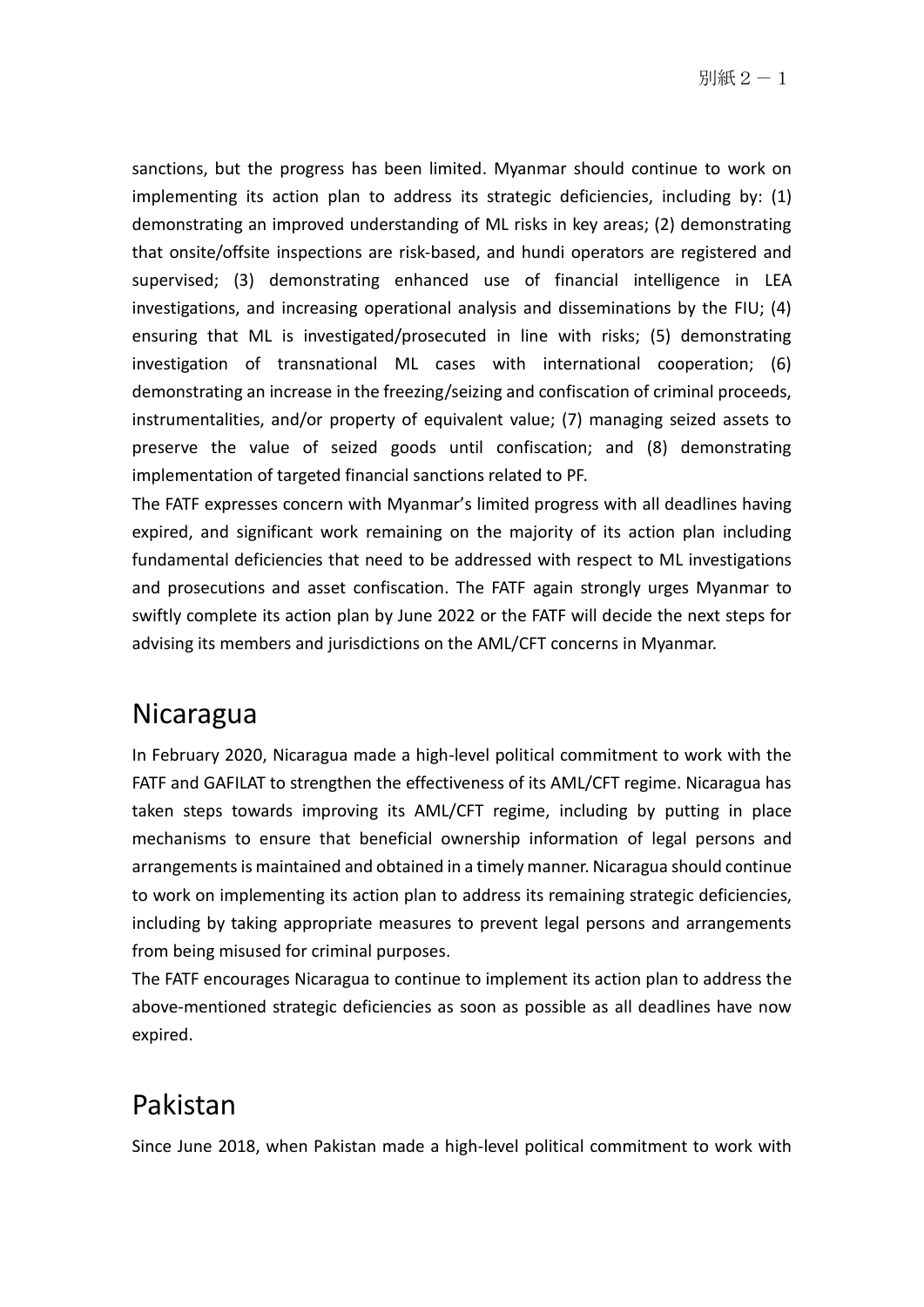the FATF and APG to strengthen its AML/CFT regime and to address its strategic counter‑terrorist financing-related deficiencies, Pakistan's continued political commitment has led to significant progress across a comprehensive CFT action plan. Pakistan has completed 26 of the 27 action items in its 2018 action plan. The FATF encourages Pakistan to continue to make progress to address, as soon as possible, the one remaining item by continuing to demonstrate that TF investigations and prosecutions target senior leaders and commanders of UN designated terrorist groups. In response to additional deficiencies later identified in Pakistan's 2019 APG Mutual Evaluation Report (MER), in June 2021, Pakistan provided further high-level commitment to address these strategic deficiencies pursuant to a new action plan that primarily focuses on combating money laundering. Since June 2021, Pakistan has taken swift steps towards improving its AML/CFT regime and completed 6 of the 7 action items ahead of any relevant deadlines expiring, including by demonstrating that it is enhancing the impact of sanctions by nominating individuals and entities for UN designation and restraining and confiscating proceeds of crime in line with Pakistan's risk profile. Pakistan should continue to work to address the one remaining item in its 2021 action plan by demonstrating a positive and sustained trend of pursuing complex ML investigations and prosecutions.

#### Panama

In June 2019, Panama made a high-level political commitment to work with the FATF and GAFILAT to strengthen the effectiveness of its AML/CFT regime. Panama has taken steps towards improving its AML/CFT regime, including by strengthening its understanding of the ML/TF risk of legal persons, as part of the corporate sector. However, Panama should take urgent action to fully address remaining measures in its action plan as all timelines have already expired. Panama should therefore continue to work on implementing its action plan to address its strategic deficiencies, including by: (1) ensuring effective, proportionate, and dissuasive sanctions in response to AML/CFT violations; (2) ensuring adequate verification, of up-to-date beneficial ownership information by obliged entities and timely access by competent authorities, establishing an effective mechanisms to monitor the activities of offshore entities, assessing the existing risks of misuse of legal persons and arrangements to define and implement specific measures to prevent the misuse of nominee shareholders and directors; and (3) demonstrating its ability to investigate and prosecute ML involving foreign tax crimes and continuing to provide constructive and timely international cooperation for such offences, and continuing to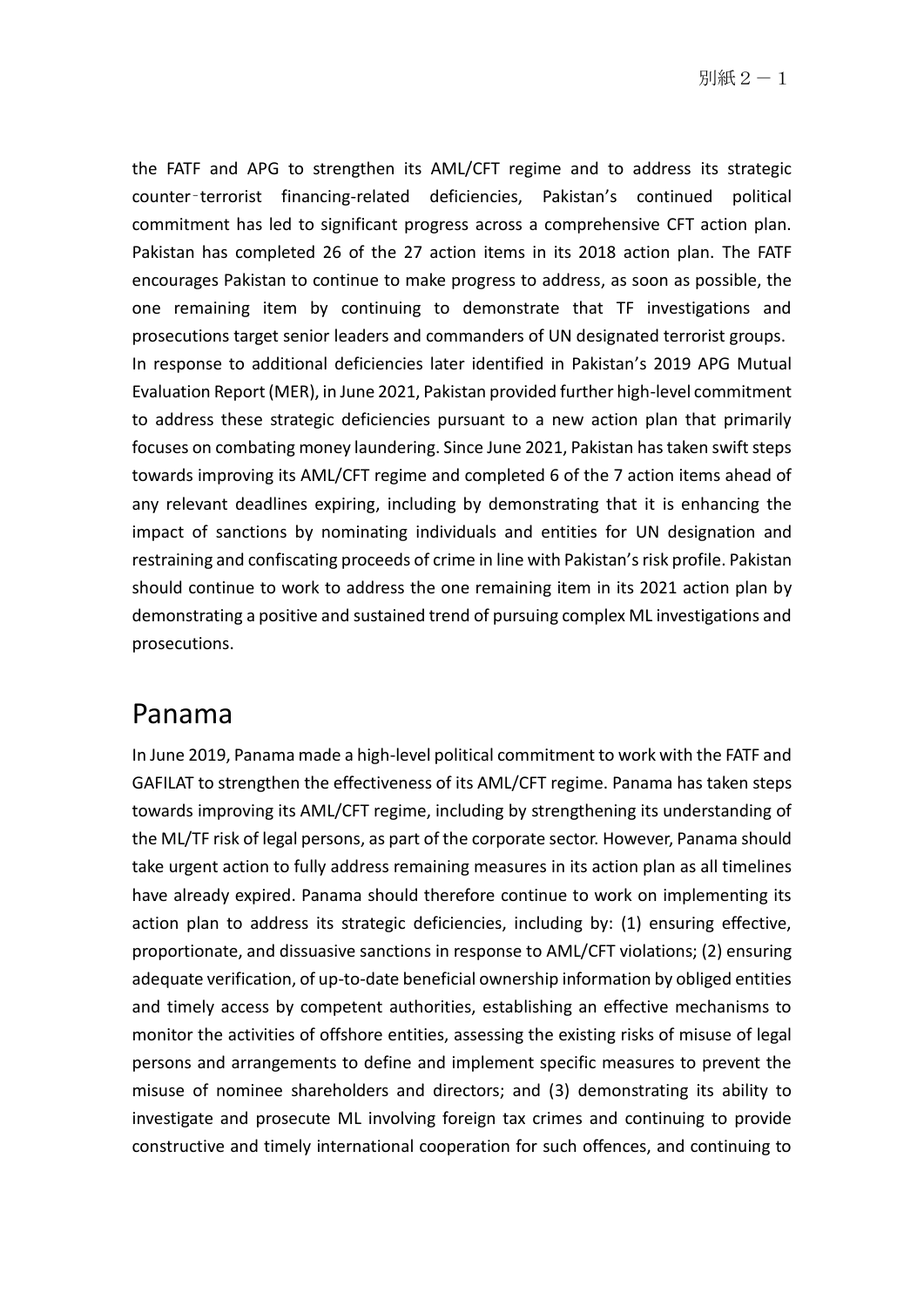focus on ML investigations in relation to high-risk areas.

The FATF again expresses significant concern that Panama failed to complete its action plan, which fully expired in January 2021. The FATF strongly urges Panama to swiftly demonstrate significant progress in completing its action plan by June 2022 or the FATF will consider next steps, which could include the FATF calling on its members and urging all jurisdictions to apply enhanced due diligence to business relations and transactions with Panama.

## Philippines

Since February 2021, when Senegal made a high-level political commitment to work with the FATF and GIABA to strengthen the effectiveness of its AML/CFT regime, Senegal has taken steps towards improving its AML/CFT regime, including by providing training to the investigative and judicial authorities on the use of financial intelligence to identify and investigate ML/TF cases. Senegal should continue to work on implementing its action plan to address its strategic deficiencies, including by: (1) ensuring consistent understanding of ML/TF risks (in particular related to the DNFBP sector) across relevant authorities through training and outreach; (2) seeking MLA and other forms of international cooperation in line with its risk profile; (3) ensuring that Financial Institutions and DNFBPs are subject to adequate and effective supervision; (4) updating and maintaining comprehensive beneficial ownership information on legal persons and arrangements and strengthening the system of sanctions for violations of transparency obligations; (5) continuing to enhance the FIU's human resources to ensure that it maintains effective operational analysis capacities; (6) demonstrating that efforts aimed at strengthening detection mechanisms and reinforcing the capability to conduct ML/predicate offences investigations and prosecutions activities are sustained consistently in line with the Senegal's risk profile; (7) establishing comprehensive and standardised policies and procedures for identifying, tracing, seizing and confiscating proceeds and instrumentalities of crime in line with its risk profile; (8) strengthening the authorities understanding of TF risks and enhancing capacity and support for LEAs and prosecutorial authorities involved in TF in line with the 2019 TF National Strategy; and (9) implementing an effective targeted financial sanctions regime related to terrorist financing and proliferation financing as well as risk-based monitoring and supervision of NPOs.

#### Senegal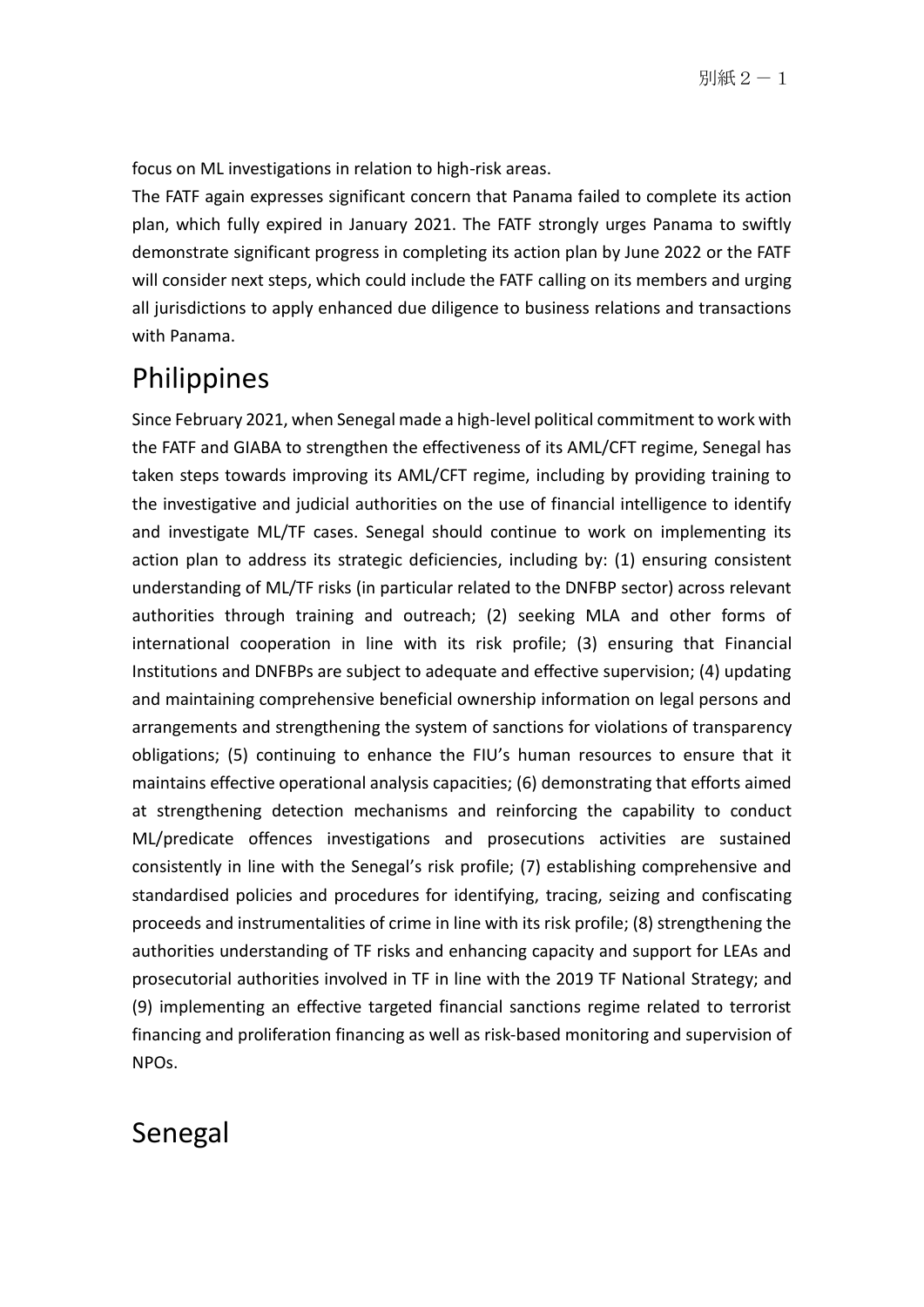Since February 2021, when Senegal made a high-level political commitment to work with the FATF and GIABA to strengthen the effectiveness of its AML/CFT regime, Senegal has taken steps towards improving its AML/CFT regime, including by providing training to the investigative and judicial authorities on the use of financial intelligence to identify and investigate ML/TF cases. Senegal should continue to work on implementing its action plan to address its strategic deficiencies, including by: (1) ensuring consistent understanding of ML/TF risks (in particular related to the DNFBP sector) across relevant authorities through training and outreach; (2) seeking MLA and other forms of international cooperation in line with its risk profile; (3) ensuring that Financial Institutions and DNFBPs are subject to adequate and effective supervision; (4) updating and maintaining comprehensive beneficial ownership information on legal persons and arrangements and strengthening the system of sanctions for violations of transparency obligations; (5) continuing to enhance the FIU's human resources to ensure that it maintains effective operational analysis capacities; (6) demonstrating that efforts aimed at strengthening detection mechanisms and reinforcing the capability to conduct ML/predicate offences investigations and prosecutions activities are sustained consistently in line with the Senegal's risk profile; (7) establishing comprehensive and standardised policies and procedures for identifying, tracing, seizing and confiscating proceeds and instrumentalities of crime in line with its risk profile; (8) strengthening the authorities understanding of TF risks and enhancing capacity and support for LEAs and prosecutorial authorities involved in TF in line with the 2019 TF National Strategy; and (9) implementing an effective targeted financial sanctions regime related to terrorist financing and proliferation financing as well as risk-based monitoring and supervision of NPOs.

## South Sudan

In June 2021, South Sudan made a high-level political commitment to work with the FATF to strengthen the effectiveness of its AML/CFT regime. South Sudan has taken steps towards improving its AML/CFT regime, including by designating a competent authority for AML/CFT purposes. South Sudan will work to implement its action plan, including by: (1) applying and engaging with ESAAMLG for membership and committing to undergo a mutual evaluation by ESAAMLG or other assessment body; (2) conducting a comprehensive review of the AML/CFT Act (2012), with the support of international partners, including technical assistance, to comply with the FATF Standards; (3) becoming a party to and fully implementing the 1988 Vienna Convention, the 2000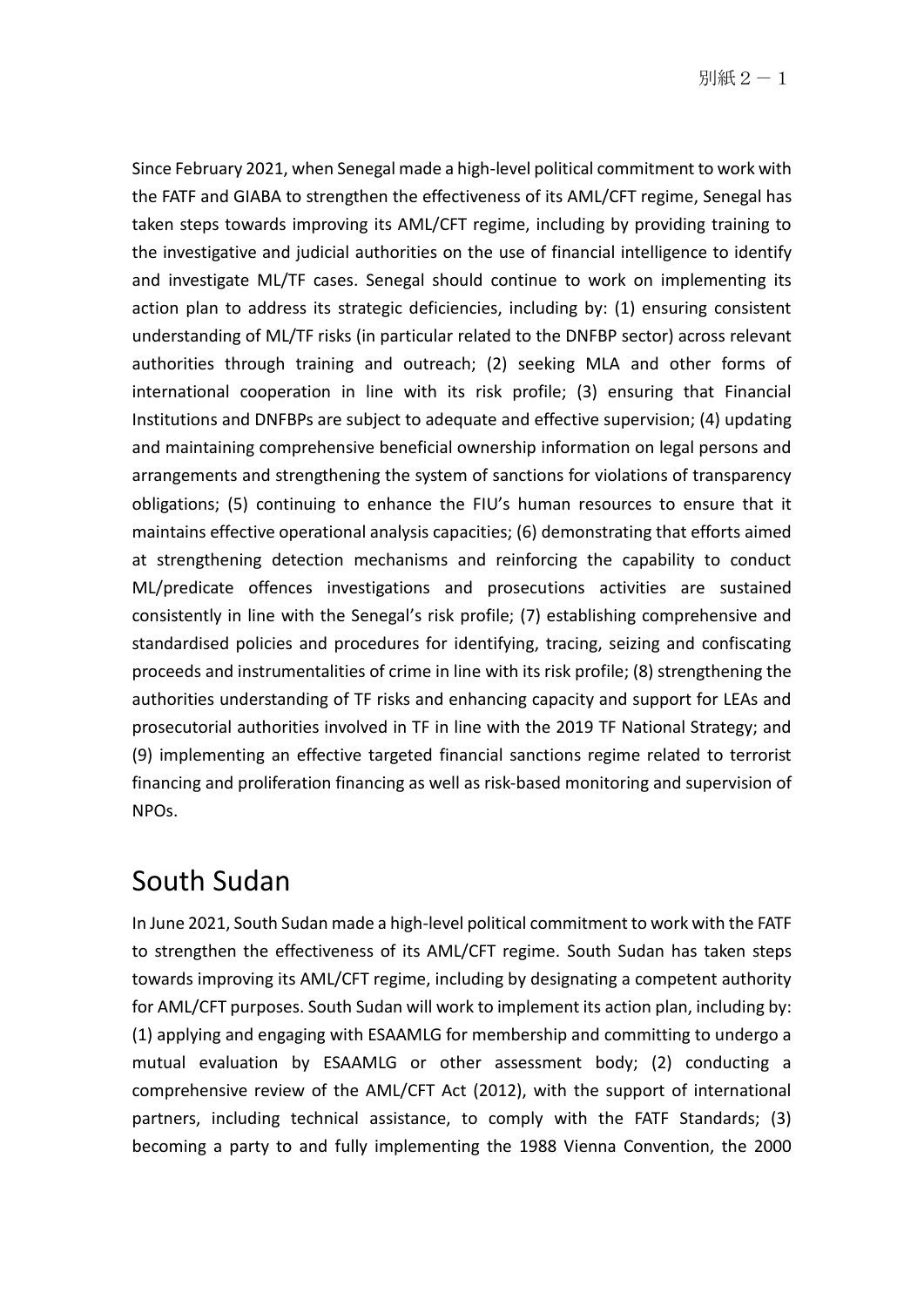Palermo Convention, and the 1999 Terrorist Financing Convention; (4) ensuring that competent authorities are suitably structured and capacitated to implement a risk-based approach to AML/CFT supervision for financial institutions; (5) developing a comprehensive legal framework to collect and verify the accuracy of beneficial ownership information for legal persons; (6) operationalising a fully functioning and independent FIU; (7) establishing and implementing the legal and institutional framework to implement targeted financial sanctions in compliance with United Nations Security Council Resolutions on terrorism and WMD proliferation financing; and (8) commencing implementation of targeted risk-based supervision/monitoring of NPOs at risk of TF abuse.

## Syria

Since February 2010, when Syria made a high-level political commitment to work with the FATF and MENAFATF to address its strategic AML/CFT deficiencies, Syria has made progress to improve its AML/CFT regime. In June 2014, the FATF determined that Syria had substantially addressed its action plan at a technical level, including by criminalising terrorist financing and establishing procedures for freezing terrorist assets. While the FATF determined that Syria has completed its agreed action plan, due to the security situation, the FATF has been unable to conduct an on-site visit to confirm whether the process of implementing the required reforms and actions has begun and is being sustained. The FATF will continue to monitor the situation, and will conduct an on-site visit at the earliest possible date.

#### Turkey (Statement from October 2021)

In October 2021, Turkey made a high-level political commitment to work with the FATF to strengthen the effectiveness of its AML/CFT regime. Since the adoption of its MER in October 2019, Turkey has made progress on a number of the MER's recommended actions to improve its system, including by: promulgating an overarching national strategy for authorities in charge of combatting ML and TF; establishing a beneficial ownership registry; developing the strategic analysis capacity within the FIU; increasing the level of seizures of smuggled cash across borders; revising sentences available for terrorist financing to ensure there is an incentive for law enforcement to investigate TF activity independently and alongside terrorism offences; and eliminating the delays in implementing targeted financial sanctions under UNSCRs related to terrorist financing and proliferation financing.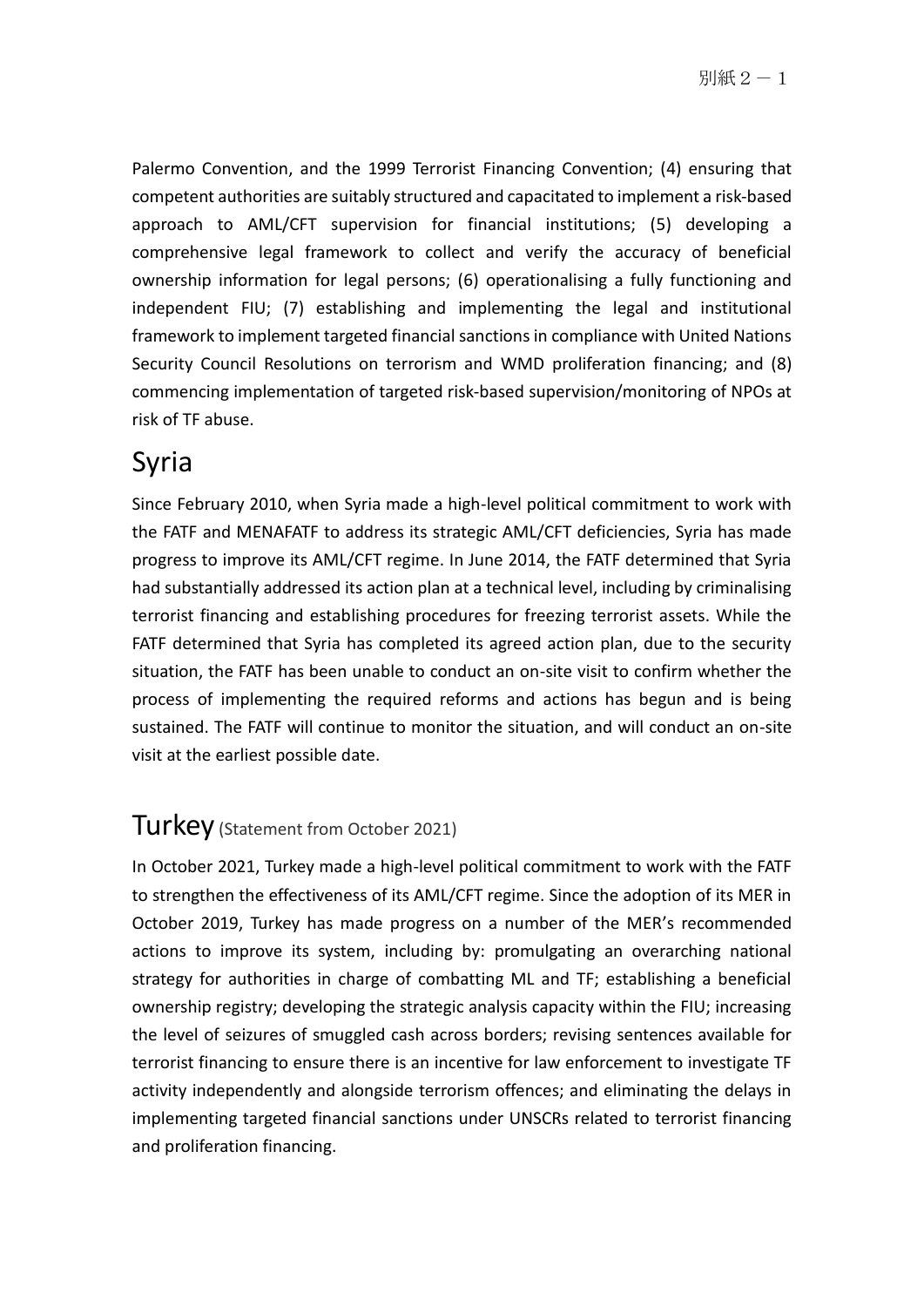Turkey will work to implement its FATF action plan by: (1) dedicating more resources at the FIU to supervision of AML/CFT compliance by high-risk sectors and increasing on-site inspections overall; (2) applying dissuasive sanctions for AML/CFT breaches, in particular for unregistered money transfer services and exchange offices and in relation to the requirements of adequate, accurate, and up-to-date beneficial ownership information; (3) enhancing the use of financial intelligence to support ML investigations and increasing proactive disseminations by the FIU; (4) undertaking more complex money laundering investigations and prosecutions; (5) setting out clear responsibilities and measurable performance objectives and metrics for the authorities responsible for recovering criminal assets and pursuing terrorism financing cases and using statistics to update risk assessments and inform policy; (6) conducting more financial investigations in terrorism cases, prioritising TF investigations and prosecutions related to UNdesignated groups and ensuring TF investigations are extended to identify financing and support networks; (7) concerning targeted financial sanctions under UNSCRs 1373 and 1267, pursuing outgoing requests and domestic designations related to UN-designated groups, in line with Turkey's risk profile; (8) to fully implement a risk-based approach to supervision of non-profit organisations to prevent their abuse for terrorist financing, conducting outreach to a broad range of NPOs in the sector and engaging with their feedback, ensuring that sanctions applied are proportionate to any violations, and taking steps to ensure that supervision does not disrupt or discourage legitimate NPO activity, such as fundraising.

The FATF continues to monitor Turkey's oversight of the NPO sector. Turkey is urged to apply the risk-based approach to supervision of NPOs in line with the FATF Standards.

#### Uganda

In February 2020, Uganda made a high-level political commitment to work with the FATF and ESAAMLG to strengthen the effectiveness of its AML/CFT regime. Uganda should continue to work to implement its action plan to address its strategic deficiencies, including by: (1) seeking international cooperation in line with the country's risk profile; (2) developing and implementing risk-based supervision of FIs and DNFBPs; (3) ensuring that competent authorities have timely access to accurate basic and beneficial ownership information for legal entities; (4) demonstrating LEAs and judicial authorities apply the ML offence consistent with the identified risks; (5) establishing and implementing policies and procedures for identifying, tracing, seizing and confiscating proceeds and instrumentalities of crime; (6) demonstrating that LEAs conduct TF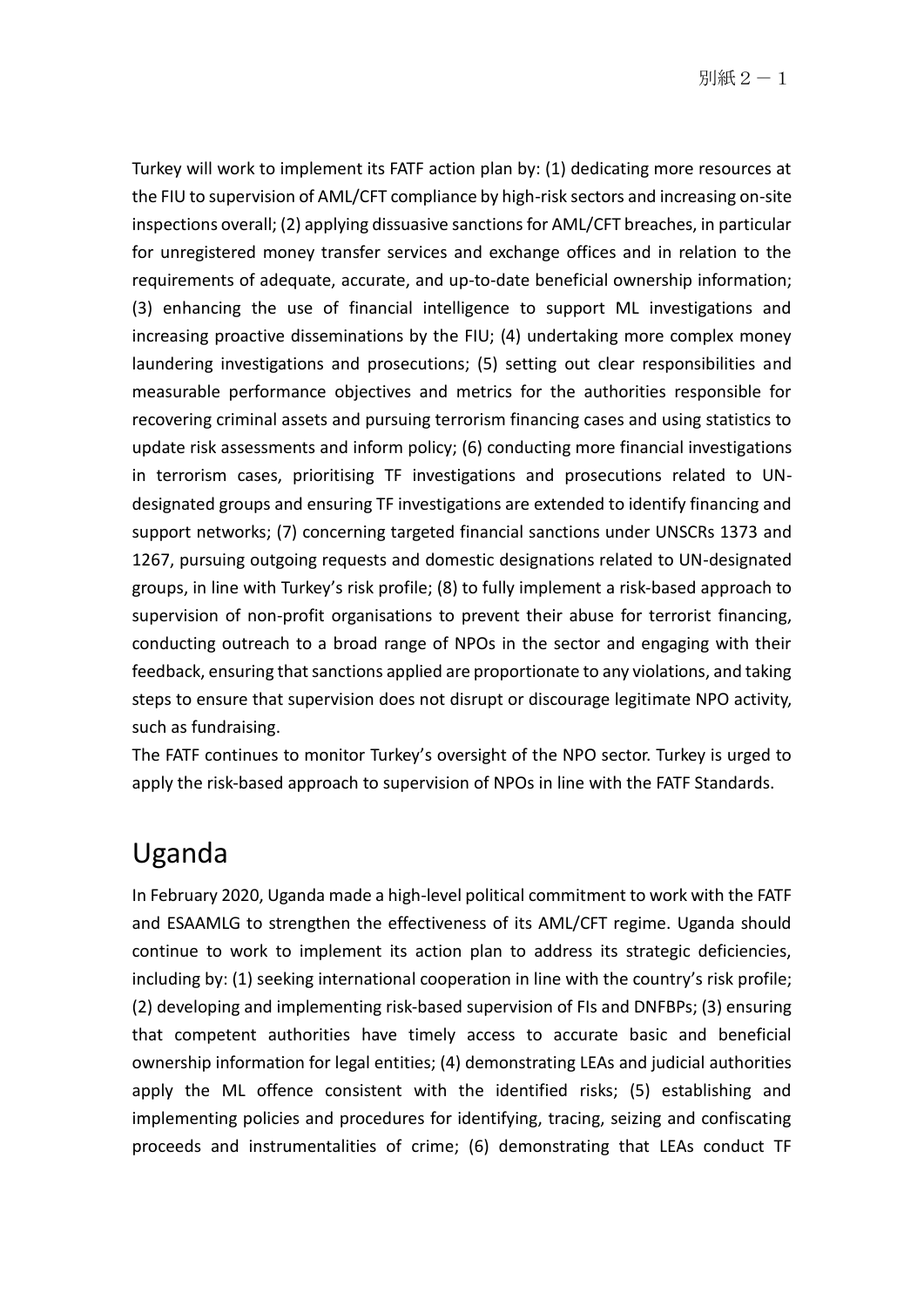investigations and pursue prosecutions commensurate with Uganda's TF risk profile; (7) addressing the technical deficiencies in the legal framework to implement PF-related targeted financial sanctions; and (8) implementing a risk-based approach for supervision of its NPO sector to prevent TF abuse. The FATF continues to monitor Uganda's oversight of the NPO sector. Uganda is strongly urged to align the Terrorist Financing Risk Assessment for NPOs with the FATF Standards. This is needed to apply the risk-based approach to supervision of NPOs in line with the FATF Standards to mitigate unintended consequences.

The FATF notes Uganda's continued effort across its action plan, however a number of its action plan deadlines have expired or will soon expire. The FATF encourages Uganda to continue to work on implementing its action plan to address the above mentioned strategic deficiencies as soon as possible.

#### The United Arab Emirates

In February 2022, the United Arab Emirates (UAE) made a high-level political commitment to work with the FATF and MENAFATF to strengthen the effectiveness of its AML/CFT regime. Since the adoption of its MER in February 2020, the UAE has made significant progress across its MER's recommended actions to improve its system, including by finalising a TF Risk Assessment, creating an AML/CFT coordination committee, establishing an effective system to implement targeted financial sanctions without delay, and significantly improving its ability to confiscate criminal proceeds and engage in international cooperation. Additionally, the UAE addressed or largely addressed more than half of the key recommended actions from the MER.

The UAE will work to implement its FATF action plan by: (1) demonstrating through case studies and statistics a sustained increase in outbound MLA requests to help facilitate investigation of TF, ML, and high-risk predicates; (2) identifying and maintaining a shared understanding of the ML/TF risks between the different DNFBP sectors and institutions; (3) showing an increase in the number and quality of STRs filed by FIs and DNFBPs; (4) achieving a more granular understanding of the risk of abuse of legal persons and, where applicable, legal arrangements, for ML/TF; (5) providing additional resources to the FIU to strengthen its analysis function and enhance the use of financial intelligence to pursue high-risk ML threats, such as proceeds of foreign predicate offenses, trade-based ML, and third-party laundering; (6) demonstrating a sustained increase in effective investigations and prosecutions of different types of ML cases consistent with UAE's risk profile; and (7) proactively identifying and combating sanctions evasion, including by using detailed TFS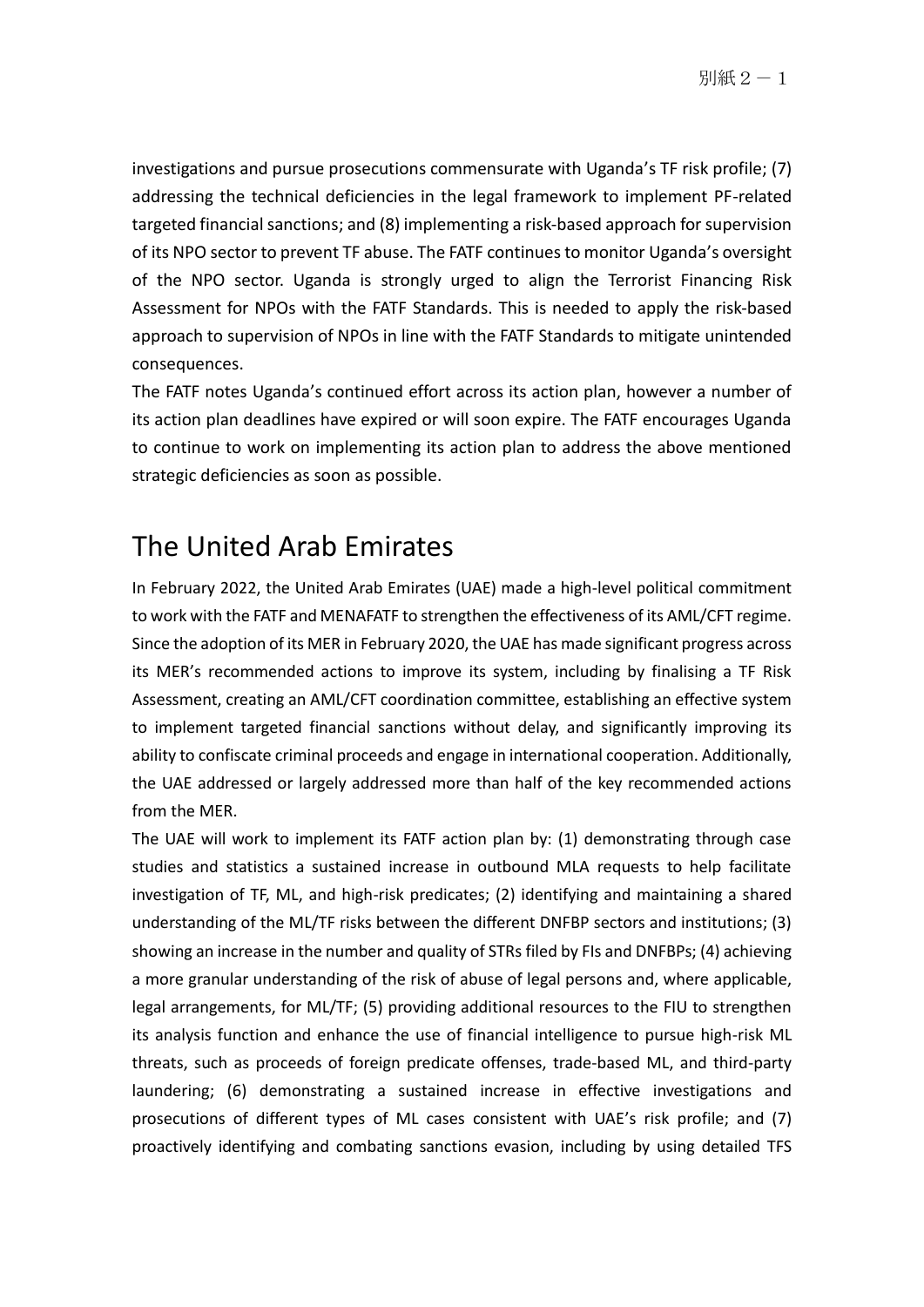guidance in sustained awareness-raising with the private sector and demonstrating a better understanding of sanctions evasion among the private sector.

#### Yemen

Since February 2010, when Yemen made a high-level political commitment to work with the FATF and MENAFATF to address its strategic AML/CFT deficiencies, Yemen has made progress to improve its AML/CFT regime. In June 2014, the FATF determined that Yemen had substantially addressed its action plan at a technical level, including by: (1) adequately criminalising money laundering and terrorist financing; (2) establishing procedures to identify and freeze terrorist assets; (3) improving its customer due diligence and suspicious transaction reporting requirements; (4) issuing guidance; (5) developing the monitoring and supervisory capacity of the financial sector supervisory authorities and the financial intelligence unit; and (6) establishing a fully operational and effectively functioning financial intelligence unit. While the FATF determined that Yemen has completed its agreed action plan, due to the security situation, the FATF has been unable to conduct an on-site visit to confirm whether the process of implementing the required reforms and actions has begun and is being sustained. The FATF will continue to monitor the situation, and conduct an on-site visit at the earliest possible date.

## Jurisdiction No Longer Subject to Increased Monitoring by the FATF

#### Zimbabwe

The FATF welcomes Zimbabwe's significant progress in improving its AML/CFT regime. Zimbabwe has strengthened the effectiveness of its AML/CFT regime and addressed related technical deficiencies to meet the commitments in its action plan regarding the strategic deficiencies that the FATF identified in October 2019. Zimbabwe is therefore no longer subject to the FATF's increased monitoring process.

Zimbabwe should continue to work with ESAAMLG to improve further its AML/CFT system, including by ensuring its oversight of NPOs is risk-based and in line with the FATF